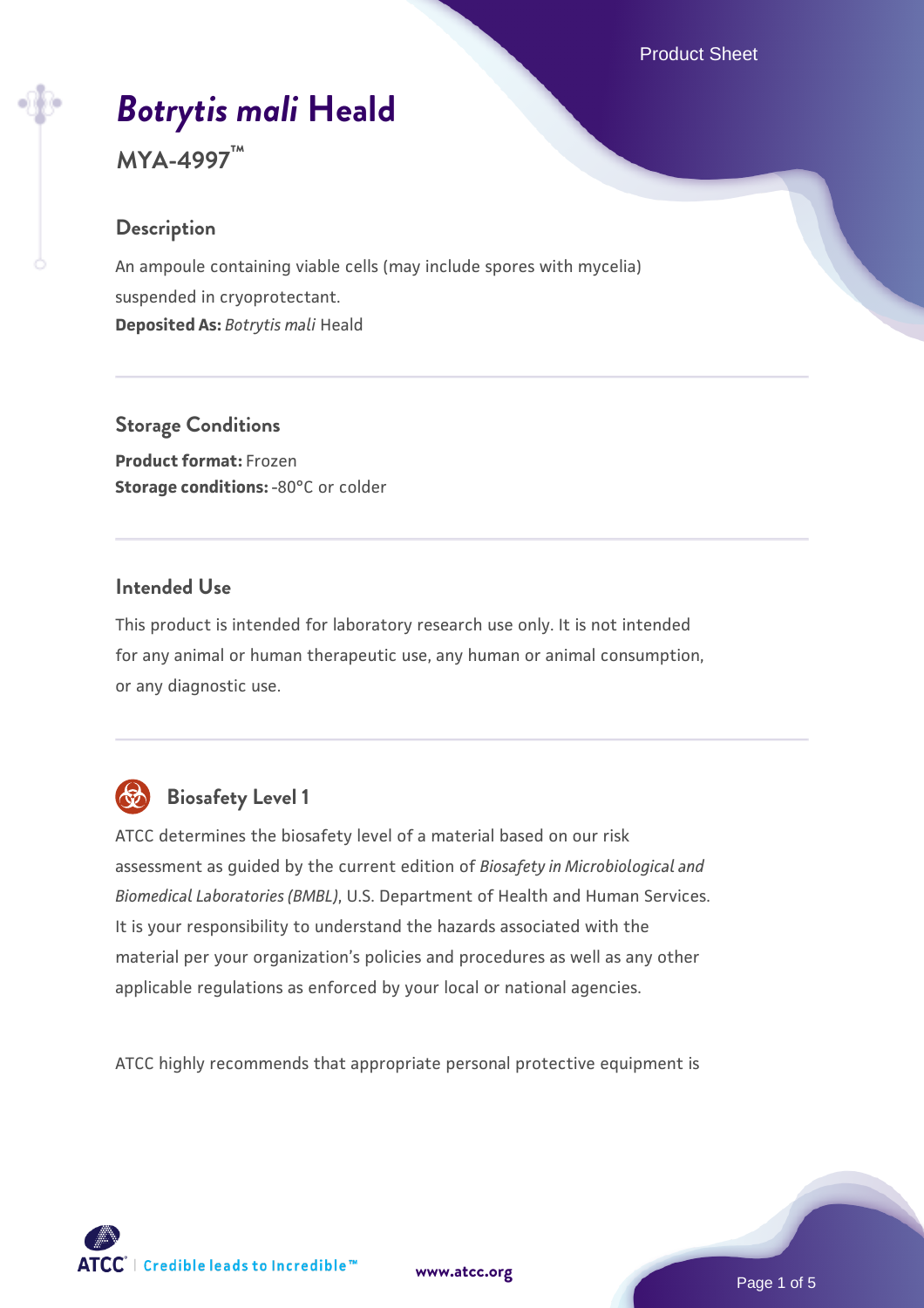always used when handling vials. For cultures that require storage in liquid nitrogen, it is important to note that some vials may leak when submersed in liquid nitrogen and will slowly fill with liquid nitrogen. Upon thawing, the conversion of the liquid nitrogen back to its gas phase may result in the vial exploding or blowing off its cap with dangerous force creating flying debris. Unless necessary, ATCC recommends that these cultures be stored in the vapor phase of liquid nitrogen rather than submersed in liquid nitrogen.

### **Certificate of Analysis**

For batch-specific test results, refer to the applicable certificate of analysis that can be found at www.atcc.org.

#### **Growth Conditions**

**Medium:**  [ATCC Medium 323: Malt agar medium](https://www.atcc.org/-/media/product-assets/documents/microbial-media-formulations/3/2/3/atcc-medium-323.pdf?rev=58d6457ee20149d7a1c844947569ef92) [ATCC Medium 334: Oatmeal agar](https://www.atcc.org/-/media/product-assets/documents/microbial-media-formulations/3/3/4/atcc-medium-334.pdf?rev=e382a75a48794764902dd7457c97fc29) [ATCC Medium 336: Potato dextrose agar \(PDA\)](https://www.atcc.org/-/media/product-assets/documents/microbial-media-formulations/3/3/6/atcc-medium-336.pdf?rev=d9160ad44d934cd8b65175461abbf3b9) **Temperature:** 24-26°C **Atmosphere:** Aerobic

### **Handling Procedures**

**Frozen ampoules** packed in dry ice should either be thawed immediately or stored in liquid nitrogen. If liquid nitrogen storage facilities are not available, frozen ampoules may be stored at or below -70°C for approximately one week. **Do not under any circumstance store frozen ampoules at refrigerator freezer temperatures (generally -20°C).** Storage of frozen material at this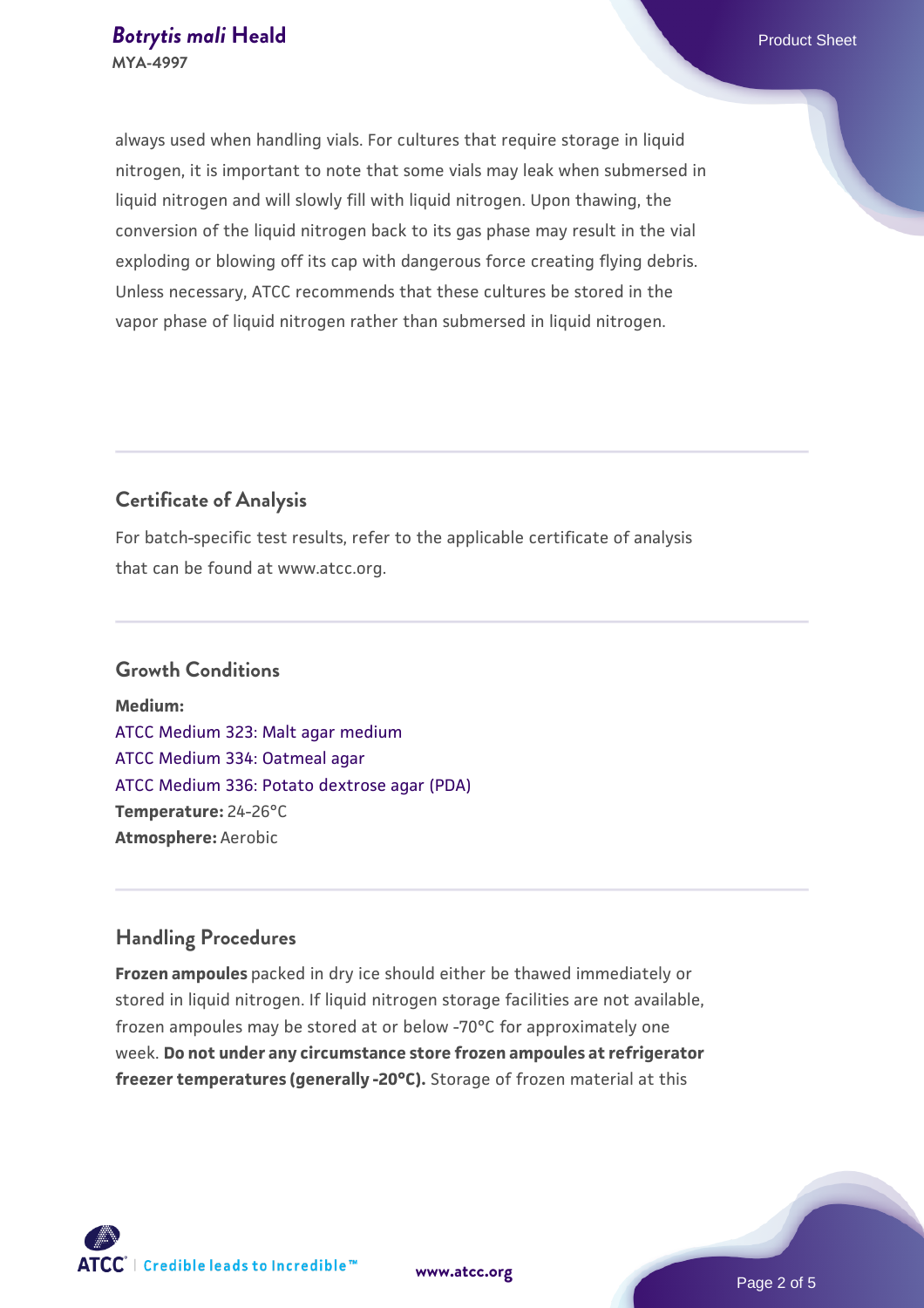## **[Botrytis mali](https://www.atcc.org/products/mya-4997) [Heald](https://www.atcc.org/products/mya-4997)** Product Sheet

**MYA-4997**

temperature will result in the death of the culture.

- 1. To thaw a frozen ampoule, place in a **25°C to 30°C** water bath, until just thawed (**approximately 5 minutes**). Immerse the ampoule just sufficient to cover the frozen material. Do not agitate the ampoule.
- 2. Immediately after thawing, wipe down ampoule with 70% ethanol and aseptically transfer at least 50 µL (or 2-3 agar cubes) of the content onto a plate or broth with medium recommended.
- 3. Incubate the inoculum/strain at the temperature and conditions recommended. Inspect for growth of the inoculum/strain regularly. The sign of viability is noticeable typically after 3-5 days of incubation. However, the time necessary for significant growth will vary from strain to strain.

### **Material Citation**

If use of this material results in a scientific publication, please cite the material in the following manner: *Botrytis mali* Heald (ATCC MYA-4997)

### **References**

References and other information relating to this material are available at www.atcc.org.

### **Warranty**

The product is provided 'AS IS' and the viability of ATCC® products is warranted for 30 days from the date of shipment, provided that the customer has stored and handled the product according to the information included on the product information sheet, website, and Certificate of Analysis. For living cultures, ATCC lists the media formulation and reagents that have been found to be effective for the product. While other unspecified media and reagents may also produce satisfactory results, a

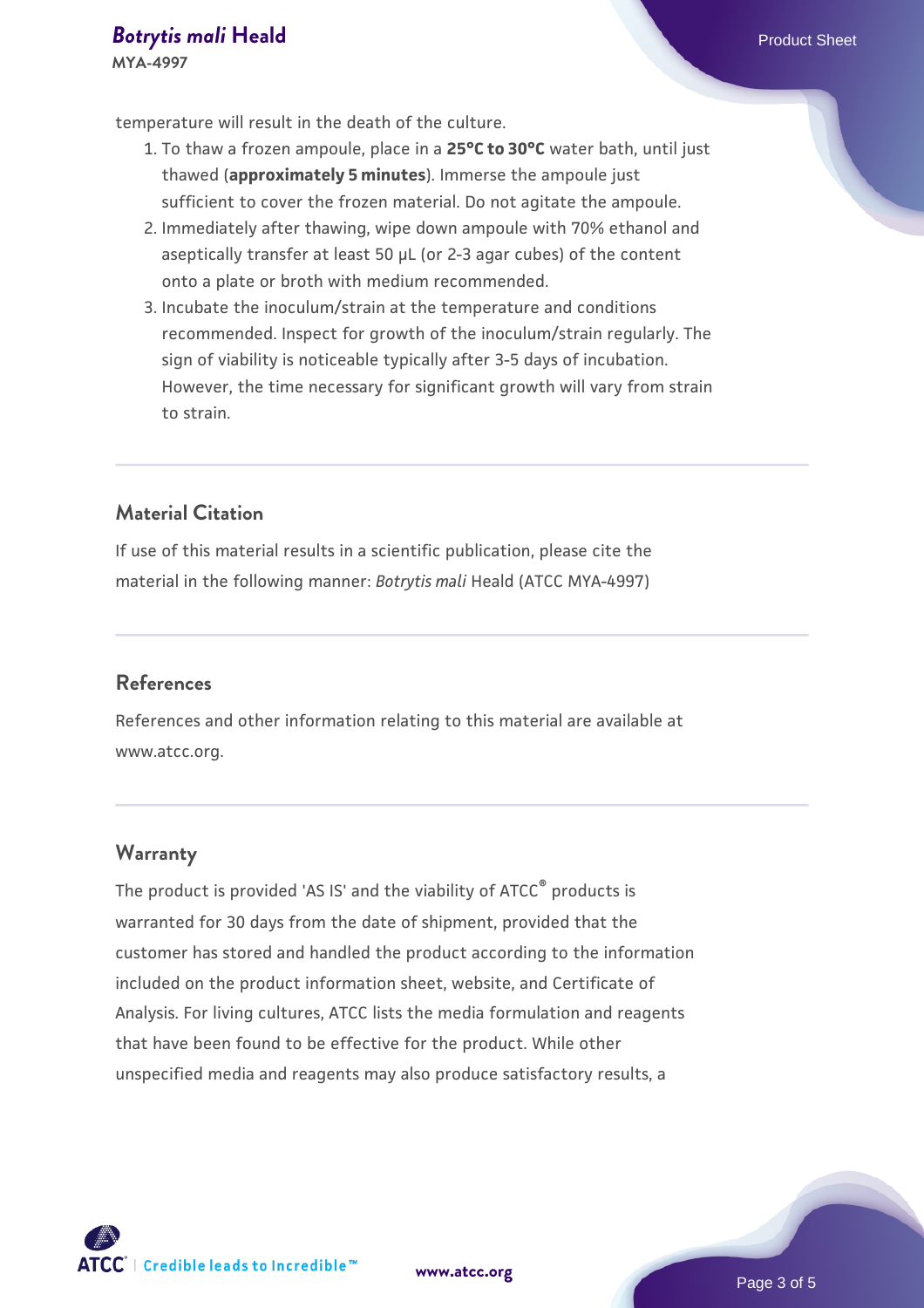change in the ATCC and/or depositor-recommended protocols may affect the recovery, growth, and/or function of the product. If an alternative medium formulation or reagent is used, the ATCC warranty for viability is no longer valid. Except as expressly set forth herein, no other warranties of any kind are provided, express or implied, including, but not limited to, any implied warranties of merchantability, fitness for a particular purpose, manufacture according to cGMP standards, typicality, safety, accuracy, and/or noninfringement.

### **Disclaimers**

This product is intended for laboratory research use only. It is not intended for any animal or human therapeutic use, any human or animal consumption, or any diagnostic use. Any proposed commercial use is prohibited without a license from ATCC.

While ATCC uses reasonable efforts to include accurate and up-to-date information on this product sheet, ATCC makes no warranties or representations as to its accuracy. Citations from scientific literature and patents are provided for informational purposes only. ATCC does not warrant that such information has been confirmed to be accurate or complete and the customer bears the sole responsibility of confirming the accuracy and completeness of any such information.

This product is sent on the condition that the customer is responsible for and assumes all risk and responsibility in connection with the receipt, handling, storage, disposal, and use of the ATCC product including without limitation taking all appropriate safety and handling precautions to minimize health or environmental risk. As a condition of receiving the material, the customer agrees that any activity undertaken with the ATCC product and any progeny or modifications will be conducted in compliance with all applicable laws, regulations, and guidelines. This product is provided 'AS IS' with no representations or warranties whatsoever except as expressly set forth herein and in no event shall ATCC, its parents, subsidiaries, directors, officers, agents, employees, assigns, successors, and affiliates be liable for indirect,



**[www.atcc.org](http://www.atcc.org)**

Page 4 of 5